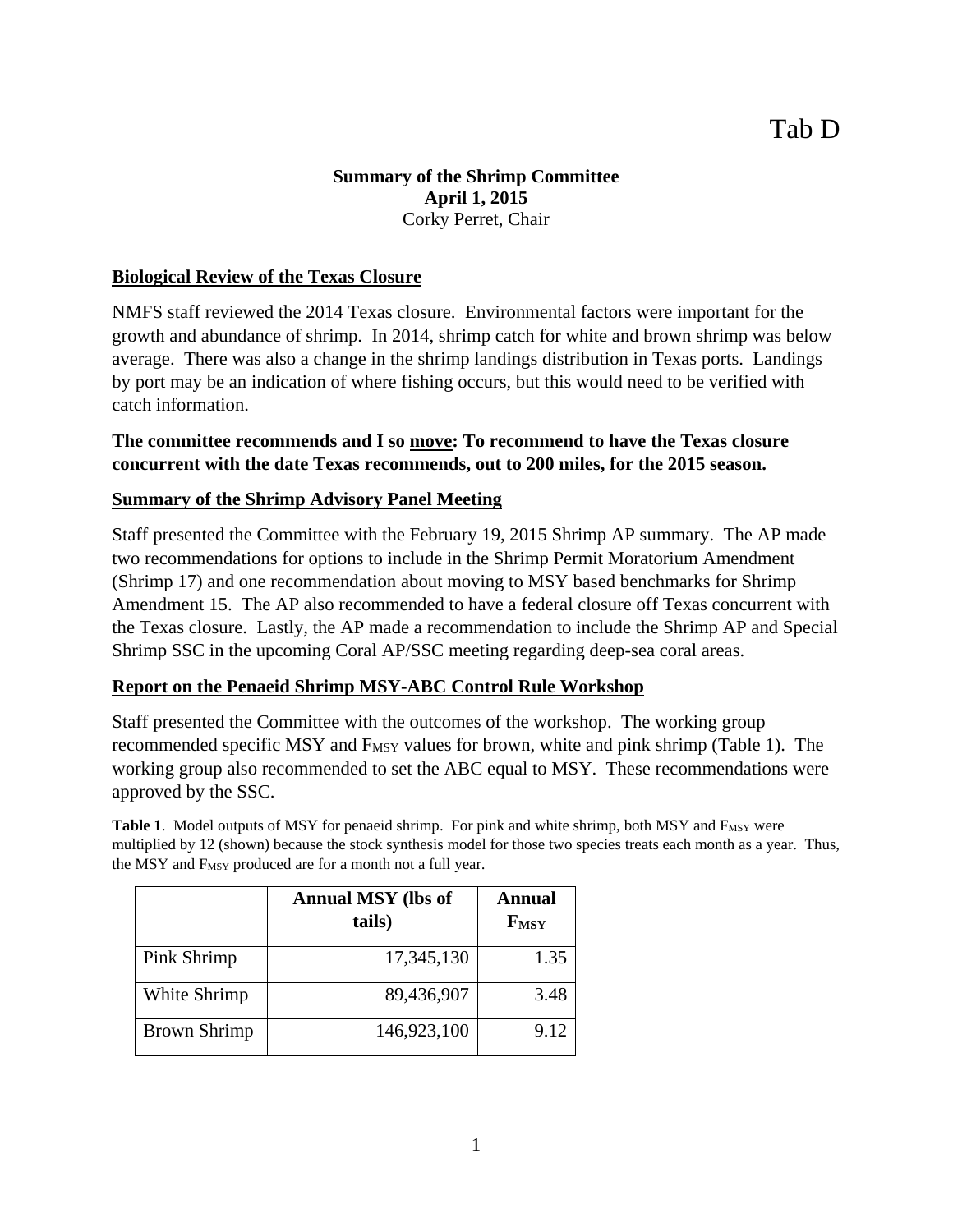## **Update on Shrimp Amendment 15**

Staff presented the Committee with a proposed new action addressing MSY in Shrimp Amendment 15. Staff also presented an MSY-based overfishing threshold of  $F_{MSY}$ . Unfortunately, an MSY based overfished threshold was not presented to the Committee. Thus, for Action 1.3, the preferred alternative did not change. Staff requests editorial license to add a new alternative for Action 1.3 that addresses an MSY- based overfished threshold to maintain consistency with the MSY- based overfishing threshold for the Council to review at the June Council Meeting.

**The committee recommends and I so move: To add a new Action 1.1 to the Shrimp Amendment 15 and to make alternative 2 the preferred.** 

**Action 1.1 – Modify the Maximum Sustainable Yield (MSY) for Penaeid Shrimp** 

**Alternative 1. No Action. The MSY values for the penaeid shrimp stocks fall within the range of values defined by the lowest and highest landings taken annually from 1990-2000 that does not result in recruitment overfishing as defined herein:** 

**Brown shrimp: MSY is between 67 and 104 MP of tails White shrimp: MSY is between 35 and 71 MP of tails Pink shrimp: MSY is between 6 and 19 MP of tails** 

**Preferred alternative 2. The MSY values for the penaeid shrimp stocks are values produced by the stock synthesis model approved by the SSC. Species specific MSY values will be recomputed during updated assessments, but only among the years 1984-2012. The values for each species will be updated every 5 years through the framework procedure, unless changed earlier by the Gulf of Mexico Fishery Management Council.** 

**Currently, the stock synthesis model produces the following values: Brown shrimp: MSY is 146,923,100 pounds of tails White shrimp: MSY is 89,436,907 pounds of tails Pink shrimp: MSY is 17,345,130 pounds of tails** 

**The committee recommends and I so move: In Action 1.2, to add an alternative 4 and make that the preferred alternative.** 

**Alternative 4. The maximum fishing mortality threshold (MFMT) for each penaeid shrimp**  stock is defined as the  $F_{\text{msy}}$ . Species specific  $F_{\text{msy}}$  values will be recomputed during the **updated assessments, but only among the fishing years 1984-2012. The values for each species will be updated every 5 years through the framework procedure, unless changed earlier by the Gulf of Mexico Fishery Management Council. (editorial license approved)** 

**Currently, the values are:** 

- **Brown shrimp: 9.12**
- **White shrimp: 3.48**
- **Pink shrimp: 1.35**
- $\bullet$